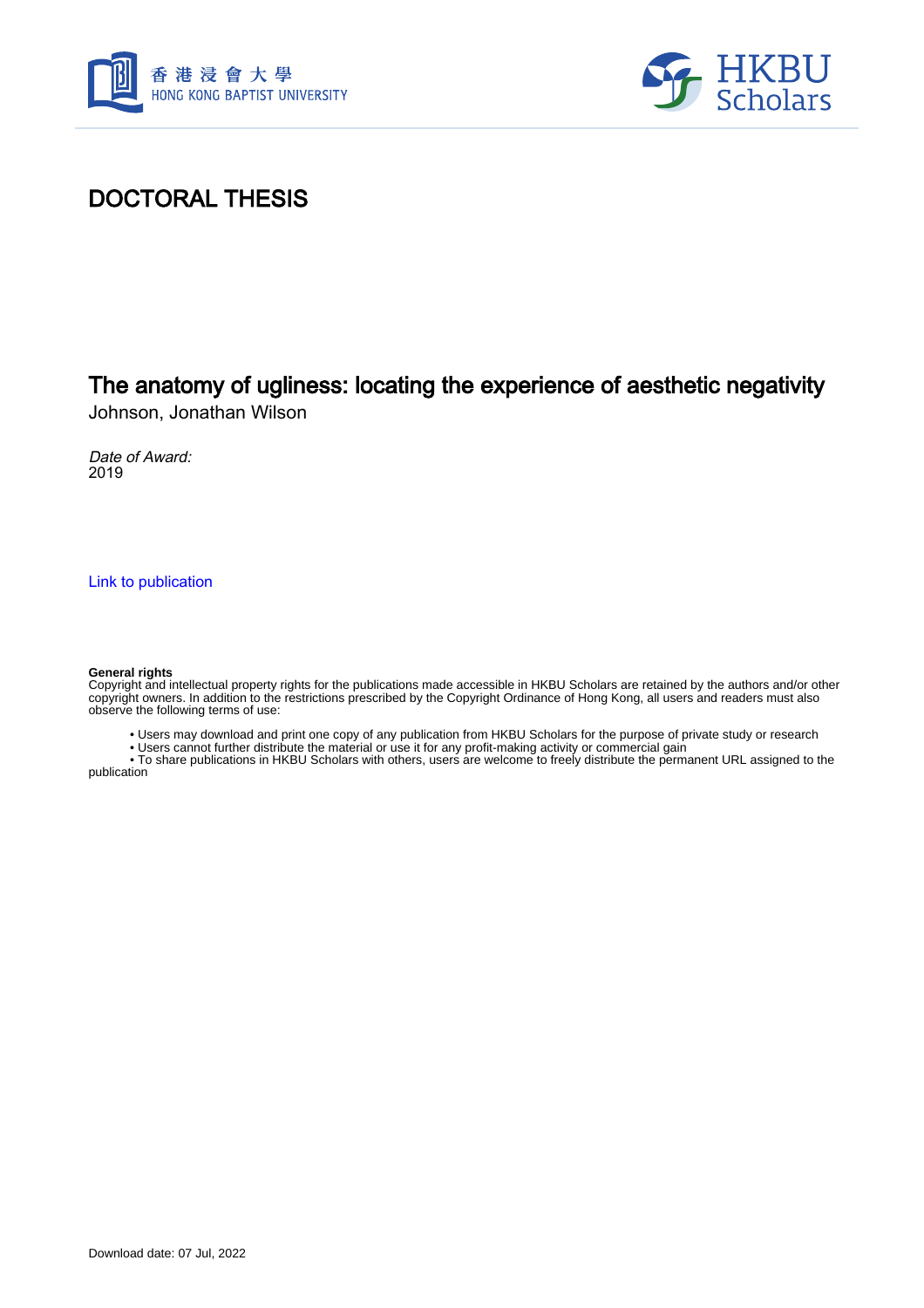### **ABSTRACT**

Aesthetic investigations of ugliness have increased in popularity in the last decade, but existing treatments of ugliness either fail to provide a satisfying explanation for ugliness' unique presence and role, or merely provide a compendium of ugly instances. This thesis provides a non-equivocating explanation of ugliness which accounts for its phenomenological variety while retaining the roles of both object and subject, constituting a novel treatment in the field of aesthetics. An account of the concept's popular association as a beauty's negation is reassessed, along with investigation of the proliferation of species, features, and problems associated with ugliness in aesthetic writings. In addition to surveying classic and contemporary notions of ugliness in western aesthetics, this thesis provides a novel survey of ugliness in East Asian aesthetics, with a focus on ugliness in Chinese aesthetics. The project encompasses not only artistic instances of ugliness, but also natural phenomenon as well. The exploration and explanation of the nature of ugliness as a negative aesthetic value is accomplished by locating the conceptual core of ugly experience in a framework of aspectual judgment.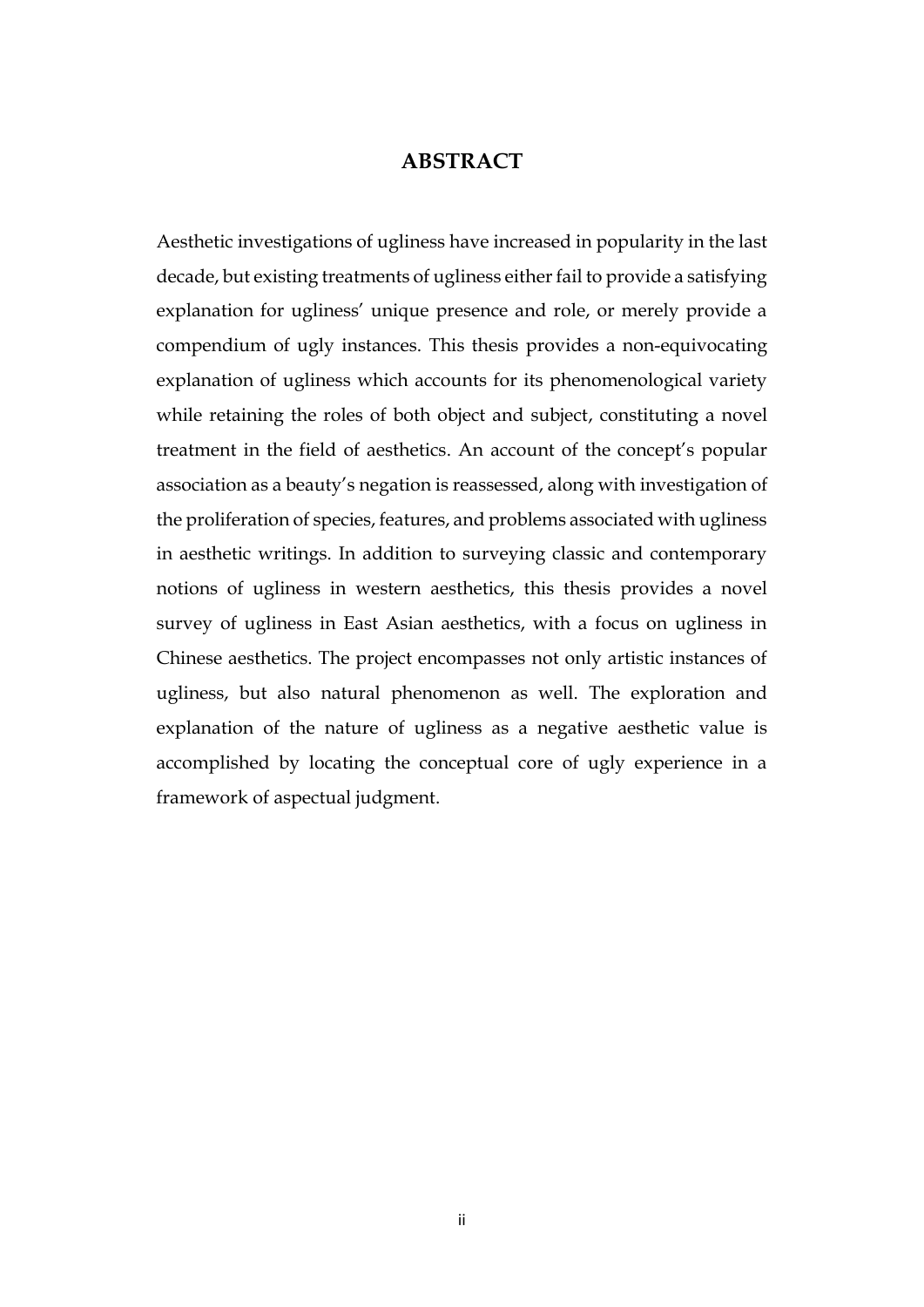### **TABLE OF CONTENTS**

|                                                              | <b>Introduction - Anatomizing Ugliness</b><br>$\mathbf{i}$       |                |
|--------------------------------------------------------------|------------------------------------------------------------------|----------------|
| <b>Chapter 1 - Definitions and Framework</b><br>$\mathbf{1}$ |                                                                  |                |
| 1.                                                           | <b>Introductory Concerns - Overview of Chapter</b>               | $\mathbf{1}$   |
| 1.1.                                                         | Definitions & Conventions                                        | $\overline{2}$ |
| 1.1.1.                                                       | Aesthetic                                                        | $\overline{2}$ |
| 1.1.2.                                                       | $Art (&$ Nature)                                                 | 8              |
| 1.1.3.                                                       | Communication, Expression, & Meaning                             | 12             |
| 1.1.4.                                                       | Experience, Phenomena, Phenomenology                             | 14             |
| 1.1.5.                                                       | Subject & Object, Subjective & Objective                         | 15             |
|                                                              | 1.2. Values: Meanings of Value, Positive Aesthetic Value         |                |
|                                                              | & Negative Aesthetic Value                                       | 19             |
| 1.2.1.                                                       | Meanings of the Term Value                                       | 19             |
| 1.2.2.                                                       | Positive Aesthetic Value                                         | 20             |
| 1.3.                                                         | Independence of Ugliness                                         | 22             |
| 1.4.                                                         | Collation of Definitions & Conventions                           | 24             |
|                                                              | <b>Chapter 2 - Methodology</b><br>26                             |                |
| 2.                                                           | Introduction to Method and Means                                 | 26             |
| 2.1.                                                         | Literature Overview: Selection and Arrangement                   | 27             |
| 2.2.                                                         | <b>Explanation of Analysis</b>                                   | 30             |
| 2.3.                                                         | Method of Collation                                              | 32             |
| 2.4.                                                         | Definitional Modalities & Demonstration of Categories            | 33             |
| 2.4.1.                                                       | Ronald Moore - Analysis, Ontology, Value                         | 33             |
| 2.4.2.                                                       | Moore's "Analysis of Ugliness"                                   | 35             |
| 2.4.3.                                                       | Moore's "Ontology of Ugliness"                                   | 38             |
| 2.4.4.                                                       | Moore's "Value of Ugliness"                                      | 40             |
| 2.4.5.                                                       | Concluding and Collating Moore's "Ugliness"                      | 41             |
| 2.4.6.                                                       | Nina Athanassoglou-Kallmyer - Exploring Narratives               | 44             |
| 2.4.7.                                                       | Athanassoglou-Kallmyer: "Definitions"                            | 45             |
| 2.4.8.                                                       | Athanassoglou-Kallmyer: "The Exile"                              | 48             |
| 2.4.9.                                                       | Athanassoglou-Kallmyer: "The Return of the Repressed"            | 48             |
| 2.4.10.                                                      | Athanassoglou-Kallmyer's "Ugly, Formless, Abject"                | 50             |
| 2.4.11.                                                      | Concluding Athanassoglou-Kallmyer: "Ugliness"                    | 52             |
|                                                              | <b>Chapter 3 - Glimpses of Ugliness - Minor Treatments</b><br>55 |                |
| 3.                                                           | <b>Introduction - Mentions of Ugliness</b>                       | 55             |
| 3.1.                                                         | Ugliness within the Object                                       | 56             |
| 3.2.                                                         | Ugliness within the Subject                                      | 62             |
| 3.3.                                                         | <b>Ugly Experiences</b><br>66                                    |                |
| 3.4.                                                         | Collation & Overlap: A Comparison of Findings                    | 71             |
| 3.5.                                                         | Critique: An Analysis of Proposed Accounts of Ugliness<br>74     |                |
| 3.6.                                                         | Collations of Ugly Mention                                       | 84             |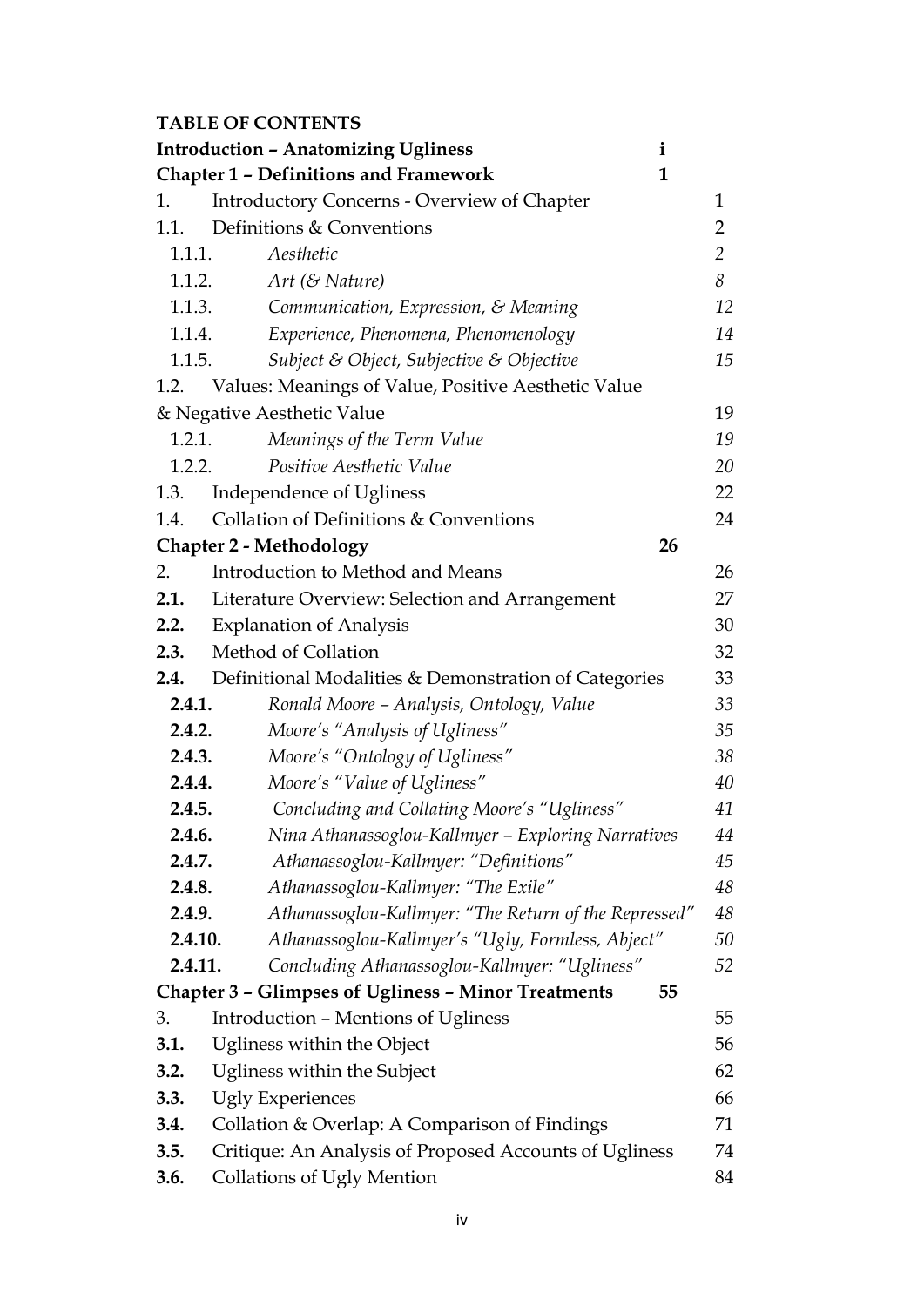|                                                              | <b>Chapter 4 - Guessing at Ugliness - Reconstructions</b>       | 86  |  |  |
|--------------------------------------------------------------|-----------------------------------------------------------------|-----|--|--|
|                                                              | 4. Introduction - Ugliness as the Opposite of Beauty            | 86  |  |  |
| 4.1.1. Equivocation - What's in a Name?                      |                                                                 | 88  |  |  |
|                                                              | 4.1.2. Expectations - Negative, Negation or Neither?            | 89  |  |  |
| 4.2. Beautiful Idea - Plato's Beauty                         |                                                                 |     |  |  |
| 4.2.1.<br>Overview                                           |                                                                 | 96  |  |  |
| 4.2.2. Positive Positions - Beauty                           |                                                                 | 96  |  |  |
| 4.2.3. Negative Possibilities - Ugliness                     |                                                                 | 99  |  |  |
| 4.2.4.                                                       | Reconsidering the Reversal – Descending and Differentiating 101 |     |  |  |
| 4.3. Beautiful Judgment - Kant's Beauty                      |                                                                 | 103 |  |  |
| Overview<br>4.3.1.                                           |                                                                 | 103 |  |  |
| 4.3.2. Positive Positions – Beauty                           |                                                                 | 103 |  |  |
| 4.3.3.                                                       | Negative Possibilities - Ugliness                               | 105 |  |  |
| 4.3.4.                                                       | Reconsidering the Reversal - Difficult to Judge                 | 107 |  |  |
| 4.4. Beautiful Longing - Scruton's Beauty                    |                                                                 | 108 |  |  |
| 4.4.1. Overview                                              |                                                                 | 108 |  |  |
| 4.4.2. Positive Positions - Beauty                           |                                                                 | 109 |  |  |
| 4.4.3.                                                       | Negative Possibilities - Ugliness                               | 111 |  |  |
| 4.4.4.                                                       | Reconsidering the Reversal - Analyzable Ugliness                | 113 |  |  |
|                                                              | 4.5. Synthesis - Identifying Ugliness' Independence             | 114 |  |  |
| 4.6. Conclusion – Opposite or Inapposite                     |                                                                 | 116 |  |  |
|                                                              | Chapter 5 - Contemplation of Ugliness - Major Treatments 118    |     |  |  |
| 5.1. Introduction                                            |                                                                 | 118 |  |  |
| 5.2. Singular Treatments                                     |                                                                 | 118 |  |  |
| 5.2.1                                                        | Previous Mentions (Moore, Athanassoglou-Kallmyer, Others)       | 119 |  |  |
| 5.2.2                                                        | Panos Paris' "The Deformity-Related                             |     |  |  |
| Conception of Ugliness"                                      |                                                                 | 123 |  |  |
|                                                              | 5.2.3 <i>Jerrold Levinson's</i> Suffering Art Gladly            | 127 |  |  |
| 5.2.4                                                        | Pop & Widrich's "Ugliness: The Non-Beautiful                    |     |  |  |
| in Art and Theory"                                           |                                                                 | 132 |  |  |
| 5.3 Surveys                                                  |                                                                 | 142 |  |  |
| 5.3.1                                                        | Stephen Bayley's Ugly: The Aesthetics of Everything             | 142 |  |  |
| 5.3.2 Umberto Eco's On Ugliness                              |                                                                 | 145 |  |  |
|                                                              | 5.3.3 Gretchen E. Henderson's Ugliness: A Cultural History      | 149 |  |  |
| Systematics<br>5.4                                           |                                                                 | 153 |  |  |
|                                                              | 5.4.1 Carolyn Korsmeyer's Savoring Disgust:                     |     |  |  |
| The Foul & the Fair in Aesthetics                            |                                                                 | 153 |  |  |
| 5.4.2                                                        | Karl Rosenkranz' The Aesthetics of Ugliness                     | 159 |  |  |
| Conclusion<br>5.5                                            |                                                                 | 166 |  |  |
| Chapter 6 - Comparisons of Ugliness - Claims to Critique 169 |                                                                 |     |  |  |
| 6. Introduction<br>169                                       |                                                                 |     |  |  |
|                                                              |                                                                 |     |  |  |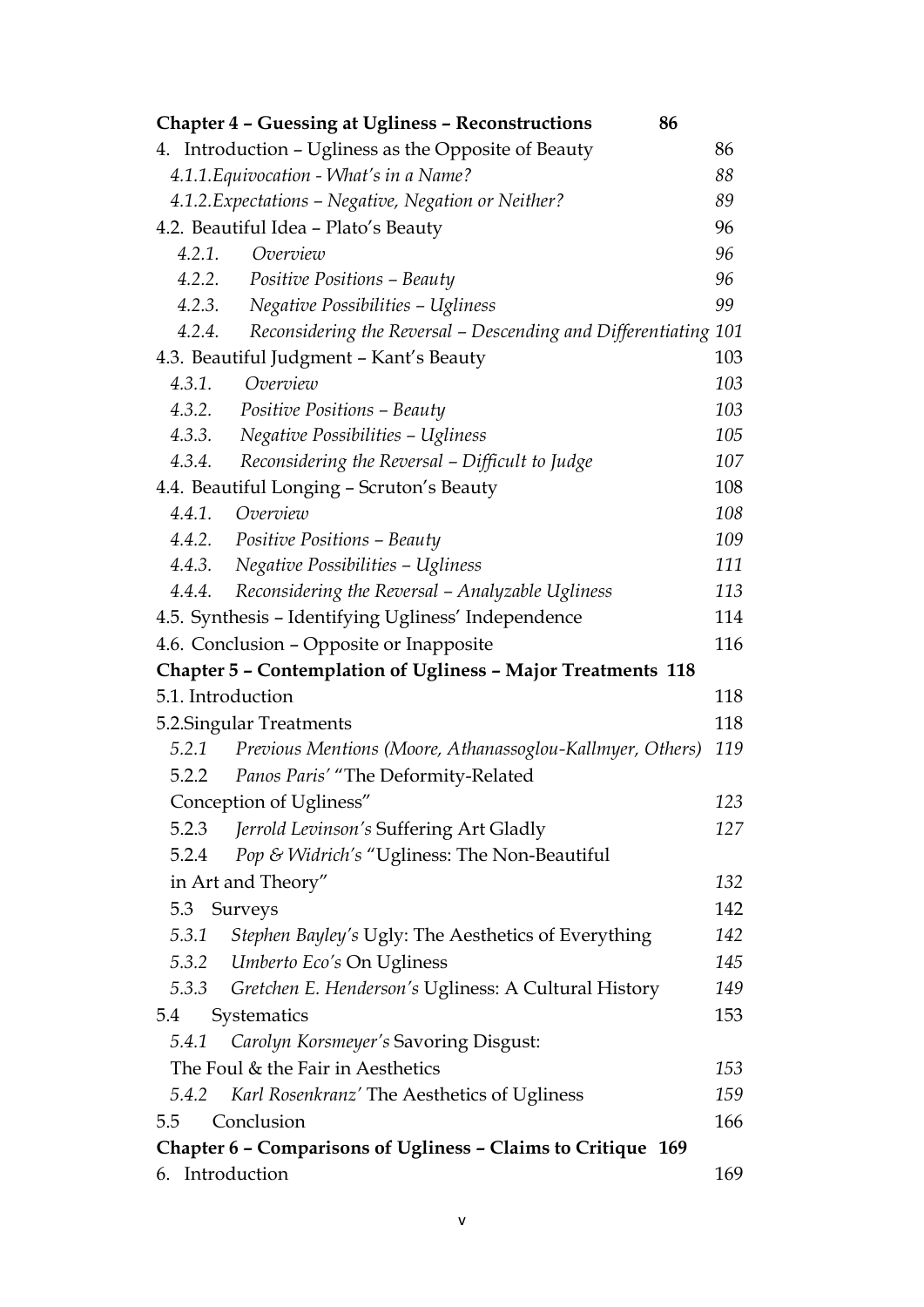| <b>6.1.1.</b> Proposal of Comparison – Some Clarifications          | 170 |  |
|---------------------------------------------------------------------|-----|--|
| Procedure of Comparison - Some Categories<br>6.1.2.                 | 171 |  |
| Chinese & EAA Conceptions of Ugliness<br>6.2.                       | 171 |  |
| Etymologies: Naming the Ugly<br>6.2.1.                              | 172 |  |
| <b>6.2.2.</b> Chronologies: EAA Ugliness over Time                  | 181 |  |
| Ugliness in Laozi's Dàodéjīng 道德經<br>6.2.2.1.                       | 182 |  |
| Ugliness in Zhuangzhou's Zhuāngzi 莊子<br>6.2.2.2.                    | 184 |  |
| Ugliness Elsewhere - Notes on Confucianism & Literature<br>6.2.2.3. | 189 |  |
| 6.2.3. Typologies: EAA Ugliness in Themes                           | 195 |  |
| 6.2.3.1. Idioms - Chéngyǔ (成語)                                      | 196 |  |
| 6.2.3.2. Folk & Decorative Arts – 民間工藝 與 裝飾藝術                       | 196 |  |
| 6.2.3.3. Painting & Sculpture                                       | 202 |  |
| 6.2.3.4. Landscape, Pénjing, Rockery                                | 206 |  |
| Negative Valuations - Judgments of Ugliness<br>6.3.                 | 214 |  |
| Conclusions - Ugliness East and West<br>6.4.                        | 217 |  |
| <b>6.4.1.</b> EAA's Lessons in Uniqueness $\&$ Universality         | 218 |  |
| $6.4.1.1.$ Novelty                                                  | 218 |  |
| 6.4.1.2. Normalcy                                                   | 221 |  |
| <b>6.4.2.</b> EAA's Lessons in Ugliness                             |     |  |
| 6.4.2.1. Conclusions about Ugliness                                 |     |  |
| <b>6.4.3.</b> Collation of Ugliness in EAA                          |     |  |
| Species of Ugliness $(S_x)$ in EAA<br>6.4.3.1.                      | 228 |  |
| Features of Ugliness $(F_x)$ in EAA<br>6.4.3.2.                     | 231 |  |
| Problems of Ugliness $(P_x)$ in EAA<br>6.4.3.3.                     | 233 |  |
| <b>Chapter 7 - The Situation of our Aesthetic Experience</b><br>237 |     |  |
| <b>Introduction - Summary &amp; Segue</b><br>7.                     | 237 |  |
| 7.1.<br>Summary - Ugliness, Behind and Before                       | 237 |  |
| Segue - The Situation of our Aesthetic Experience<br>7.1.1.         | 238 |  |
| Aesthetic Situation - The Whole of Aesthetic Experience<br>7.2.     | 249 |  |
| Overview of Method<br>7.2.1.                                        | 240 |  |
| 7.3.<br>Holistic Judgment - Entirety & Immediacy in Judgment        | 241 |  |
| Entirety in Judgment - Gestalt Considerations<br>7.3.1.             | 243 |  |
| Immediacy in Judgment - Momentary Considerations<br>7.3.2.          | 255 |  |
| Aspectual Judgment - Levels of Perspective and Attention<br>7.4.    | 259 |  |
| Object-Centric Aspects<br>7.4.1.                                    | 261 |  |
| Subject-Centric Aspects<br>7.4.2.                                   | 266 |  |
| 7.5.<br>Conclusion – Construction of Framework for Critique         | 272 |  |
| 7.5.1.<br><b>Summary of Claims</b>                                  | 272 |  |
| Scaffold of Experience - Resulting Framework<br>7.5.2.              | 273 |  |